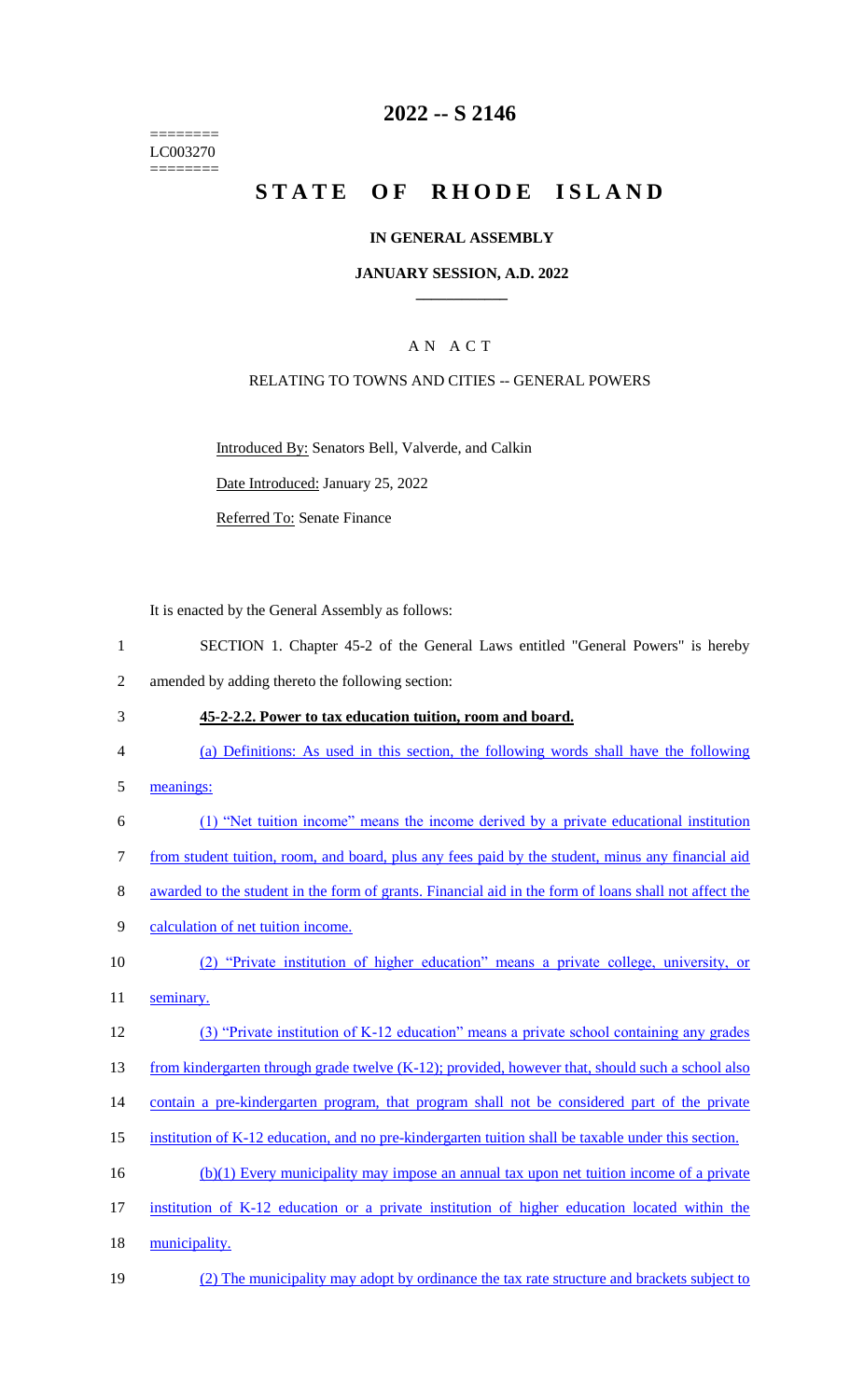1 the following:

| $\sqrt{2}$     | (i) For every private institution of K-12 education, no tax shall be imposed on the first               |
|----------------|---------------------------------------------------------------------------------------------------------|
| 3              | thirteen thousand dollars (\$13,000) of annual net tuition income from any individual student. The      |
| $\overline{4}$ | amount exempt from taxation shall be adjusted annually by the total percentage increase in the          |
| $\mathfrak{S}$ | Nominal Gross Domestic Product of the United States (NGDP) published by the United States               |
| 6              | <b>Department of Commerce Bureau of Economic Analysis:</b>                                              |
| $\tau$         | (ii) For every private institution of higher education, no tax shall be imposed on the first            |
| $8\,$          | twenty-five thousand dollars (\$25,000) of annual net tuition income from any individual student.       |
| $\mathbf{9}$   | The amount exempt from taxation shall be adjusted annually by the total percentage increase in the      |
| 10             | Nominal Gross Domestic Product of the United States (NGDP) published by the United States               |
| 11             | Department of Commerce Bureau of Economic Analysis; and                                                 |
| 12             | (iii) The municipality shall have the authority to create programs for tax credits against this         |
| 13             | tax.                                                                                                    |
| 14             | (3) All revenue raised from this tax shall not count towards the maximum levy established               |
| 15             | $\frac{\text{in } }{s}$ 44-5-2.                                                                         |
| 16             | SECTION 2. Sections 44-3-3 and Section 44-3-17 of the General Laws in Chapter 44-3                      |
| 17             | entitled "Property Subject to Taxation" are hereby amended to read as follows:                          |
| 18             | 44-3-3. Property exempt. [Effective January 1, 2022.]                                                   |
| 19             | (a) The following property is exempt from taxation:                                                     |
| 20             | (1) Property belonging to the state, except as provided in $\S$ 44-4-4.1;                               |
| 21             | (2) Lands ceded or belonging to the United States;                                                      |
| 22             | (3) Bonds and other securities issued and exempted from taxation by the government of                   |
| 23             | the United States or of this state;                                                                     |
| 24             | (4) Real estate, used exclusively for military purposes, owned by chartered or incorporated             |
| 25             | organizations approved by the adjutant general and composed of members of the national guard,           |
| 26             | the naval militia, or the independent, chartered-military organizations;                                |
| 27             | (5) Buildings for free public schools, buildings for religious worship, and the land upon               |
| 28             | which they stand and immediately surrounding them, to an extent not exceeding five (5) acres so         |
| 29             | far as the buildings and land are occupied and used exclusively for religious or educational            |
| 30             | purposes;                                                                                               |
| 31             | (6) Dwellings houses and the land on which they stand, not exceeding one acre in size, or               |
| 32             | the minimum lot size for zone in which the dwelling house is located, whichever is the greater,         |
| 33             | owned by, or held in trust for, any religious organization and actually used by its officiating clergy; |
| 34             | provided, further, that in the town of Charlestown, where the property previously described in this     |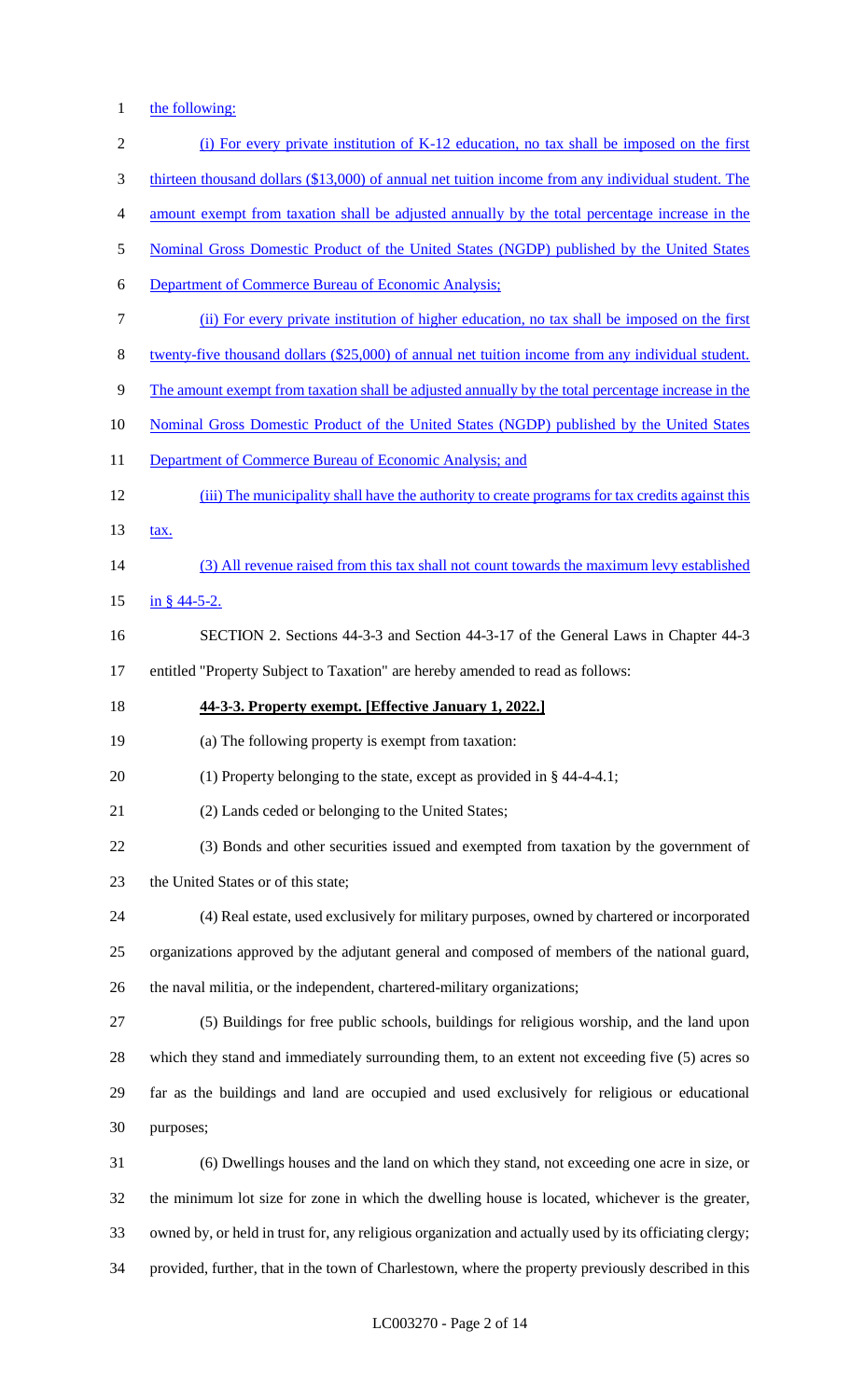paragraph is exempt in total, along with dwelling houses and the land on which they stand in Charlestown, not exceeding one acre in size, or the minimum lot size for zone in which the dwelling house is located, whichever is the greater, owned by, or held in trust for, any religious organization and actually used by its officiating clergy, or used as a convent, nunnery, or retreat center by its religious order;

 (7) Intangible personal property owned by, or held in trust for, any religious or charitable organization, if the principal or income is used or appropriated for religious or charitable purposes; (8) Buildings and personal estate owned by any corporation used for a school, academy, or seminary of learning, and of any incorporated public charitable institution, and the land upon which the buildings stand and immediately surrounding them to an extent not exceeding one acre, so far as they are used exclusively for educational purposes, but no property or estate whatever is hereafter exempt from taxation in any case where any part of its income or profits, or of the business carried on there, is divided among its owners or stockholders; provided, however, that unless any private nonprofit corporation organized as a college or university located in the town of Smithfield reaches a memorandum of agreement with the town of Smithfield, the town of Smithfield shall bill the actual costs for police, fire, and rescue services supplied, unless otherwise reimbursed, to said 17 corporation commencing March 1, 2014; provided further, that, municipalities may impose an 18 income tax on the net tuition income of private institutions of education located in the state pursuant

# 19 to the terms set forth in §45-2-2.2;

 (9) Estates, persons, and families of the president and professors for the time being of Brown University for not more than ten thousand dollars (\$10,000) for each officer, the officer's estate, person, and family included, but only to the extent that any person had claimed and utilized the exemption prior to, and for a period ending, either on or after December 31, 1996;

 (10) Property especially exempt by charter unless the exemption has been waived in whole or in part;

(11) Lots of land exclusively for burial grounds;

 (12) Property, real and personal, held for, or by, an incorporated library, society, or any free public library, or any free public library society, so far as the property is held exclusively for library purposes, or for the aid or support of the aged poor, or poor friendless children, or the poor generally, or for a nonprofit hospital for the sick or disabled;

 (13) Real or personal estate belonging to, or held in trust for, the benefit of incorporated organizations of veterans of any war in which the United States has been engaged, the parent body of which has been incorporated by act of Congress, to the extent of four hundred thousand dollars (\$400,000) if actually used and occupied by the association; provided, that the city council of the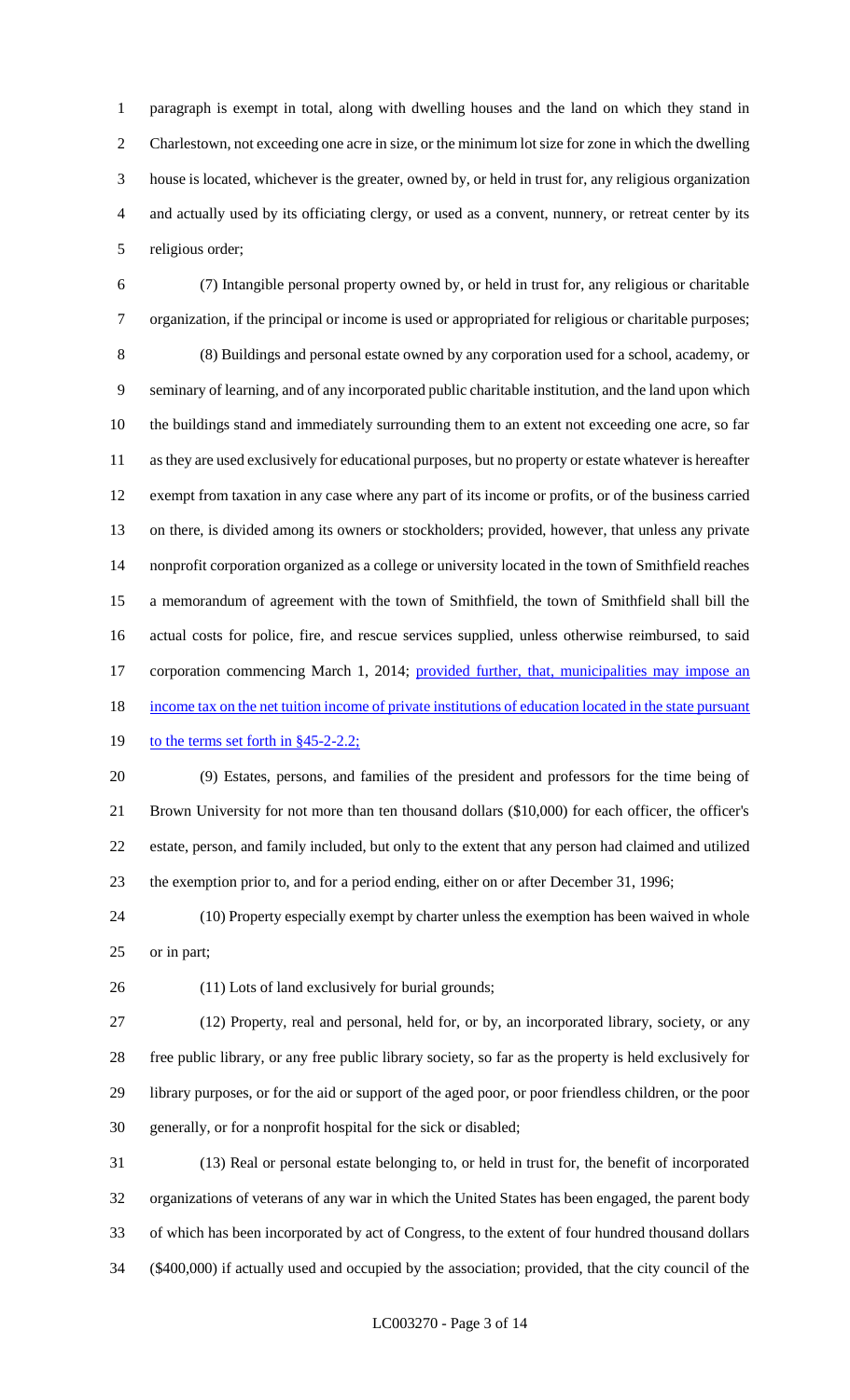city of Cranston may by ordinance exempt the real or personal estate as previously described in this subdivision located within the city of Cranston to the extent of five hundred thousand dollars (\$500,000);

 (14) Property, real and personal, held for, or by, the fraternal corporation, association, or body created to build and maintain a building or buildings for its meetings or the meetings of the general assembly of its members, or subordinate bodies of the fraternity, and for the accommodation of other fraternal bodies or associations, the entire net income of which real and personal property is exclusively applied or to be used to build, furnish, and maintain an asylum or asylums, a home or homes, a school or schools, for the free education or relief of the members of the fraternity, or the relief, support, and care of worthy and indigent members of the fraternity, their wives, widows, or orphans, and any fund given or held for the purpose of public education, almshouses, and the land and buildings used in connection therewith;

 (15) Real estate and personal property of any incorporated volunteer fire engine company or incorporated volunteer ambulance or rescue corps in active service;

 (16) The estate of any person who, in the judgment of the assessors, is unable from infirmity or poverty to pay the tax; provided, that in the towns of Burrillville and West Greenwich, the tax shall constitute a lien for five (5) years on the property where the owner is entitled to the exemption. At the expiration of five (5) years, the lien shall be abated in full. Provided, if the property is sold or conveyed, or if debt secured by the property is refinanced during the five-year (5) period, the lien immediately becomes due and payable; any person claiming the exemption aggrieved by an adverse decision of an assessor shall appeal the decision to the local board of tax review and thereafter according to the provisions of § 44-5-26;

 (17) Household furniture and family stores of a housekeeper in the whole, including clothing, bedding, and other white goods, books, and all other tangible personal property items that are common to the normal household;

 (18) Improvements made to any real property to provide a shelter and fallout protection from nuclear radiation, to the amount of one thousand five hundred dollars (\$1,500); provided, that the improvements meet applicable standards for shelter construction established, from time to time, by the Rhode Island emergency management agency. The improvements are deemed to comply with the provisions of any building code or ordinance with respect to the materials or the methods of construction used and any shelter or its establishment is deemed to comply with the provisions of any zoning code or ordinance;

 (19) Aircraft for which the fee required by § 1-4-6 has been paid to the tax administrator; (20) Manufacturer's inventory.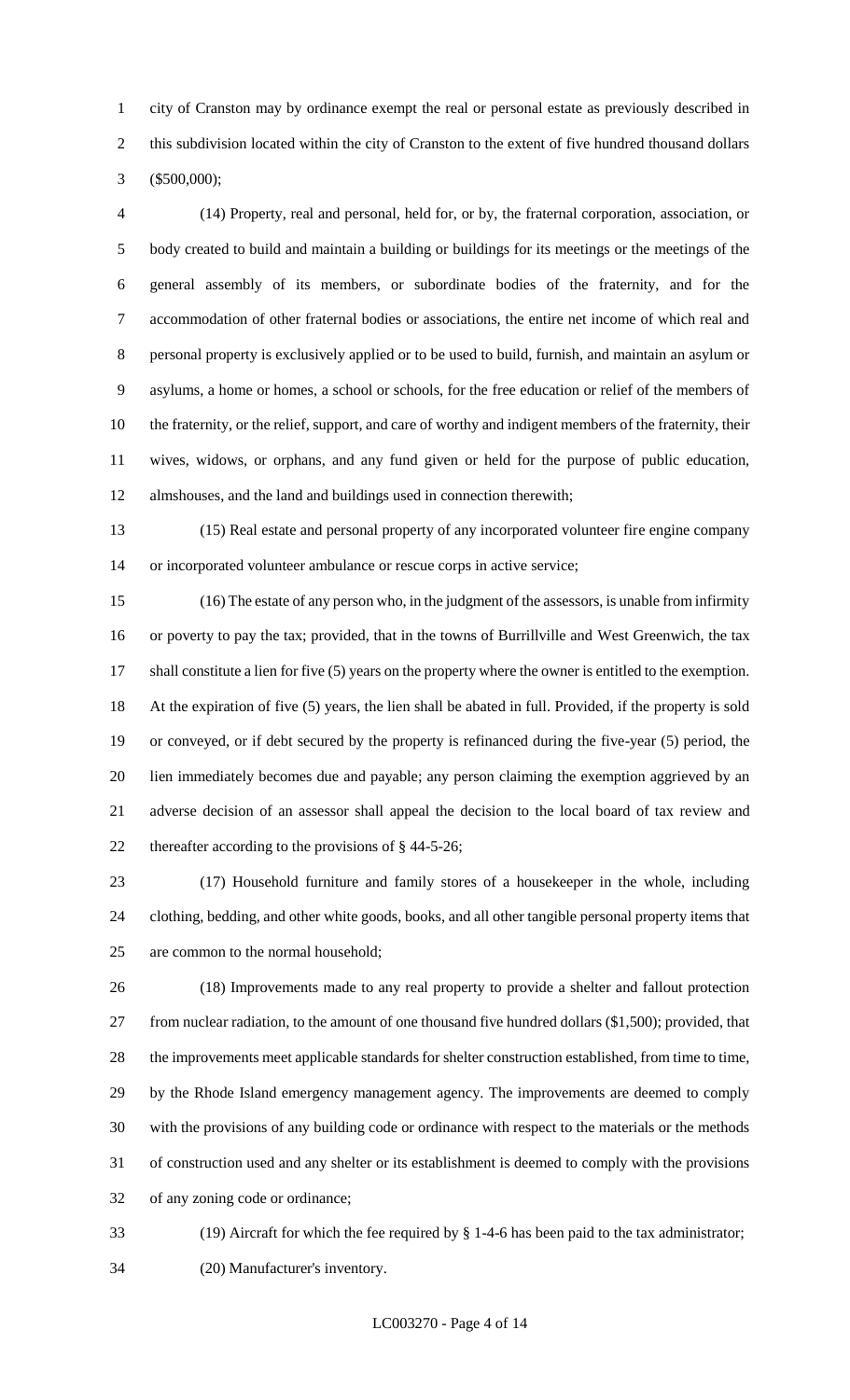(i) For the purposes of §§ 44-4-10, 44-5-3, 44-5-20, and 44-5-38, a person is deemed to be a manufacturer within a city or town within this state if that person uses any premises, room, or place in it primarily for the purpose of transforming raw materials into a finished product for trade through any or all of the following operations: adapting, altering, finishing, making, and ornamenting; provided, that public utilities; non-regulated power producers commencing commercial operation by selling electricity at retail or taking title to generating facilities on or after July 1, 1997; building and construction contractors; warehousing operations, including distribution bases or outlets of out-of-state manufacturers; and fabricating processes incidental to warehousing or distribution of raw materials, such as alteration of stock for the convenience of a customer; are excluded from this definition;

 (ii) For the purposes of this section and §§ 44-4-10 and 44-5-38, the term "manufacturer's inventory," or any similar term, means and includes the manufacturer's raw materials, the manufacturer's work in process, and finished products manufactured by the manufacturer in this state, and not sold, leased, or traded by the manufacturer or its title or right to possession divested; provided, that the term does not include any finished products held by the manufacturer in any retail store or other similar selling place operated by the manufacturer whether or not the retail establishment is located in the same building in which the manufacturer operates the manufacturing plant;

 (iii) For the purpose of § 44-11-2, a "manufacturer" is a person whose principal business in this state consists of transforming raw materials into a finished product for trade through any or all of the operations described in paragraph (i) of this subdivision. A person will be deemed to be principally engaged if the gross receipts that person derived from the manufacturing operations in this state during the calendar year or fiscal year mentioned in § 44-11-1 amounted to more than fifty percent (50%) of the total gross receipts that person derived from all the business activities in which that person engaged in this state during the taxable year. For the purpose of computing the percentage, gross receipts derived by a manufacturer from the sale, lease, or rental of finished products manufactured by the manufacturer in this state, even though the manufacturer's store or other selling place may be at a different location from the location of the manufacturer's manufacturing plant in this state, are deemed to have been derived from manufacturing;

 (iv) Within the meaning of the preceding paragraphs of this subdivision, the term "manufacturer" also includes persons who are principally engaged in any of the general activities coded and listed as establishments engaged in manufacturing in the Standard Industrial Classification Manual prepared by the Technical Committee on Industrial Classification, Office of Statistical Standards, Executive Office of the President, United States Bureau of the Budget, as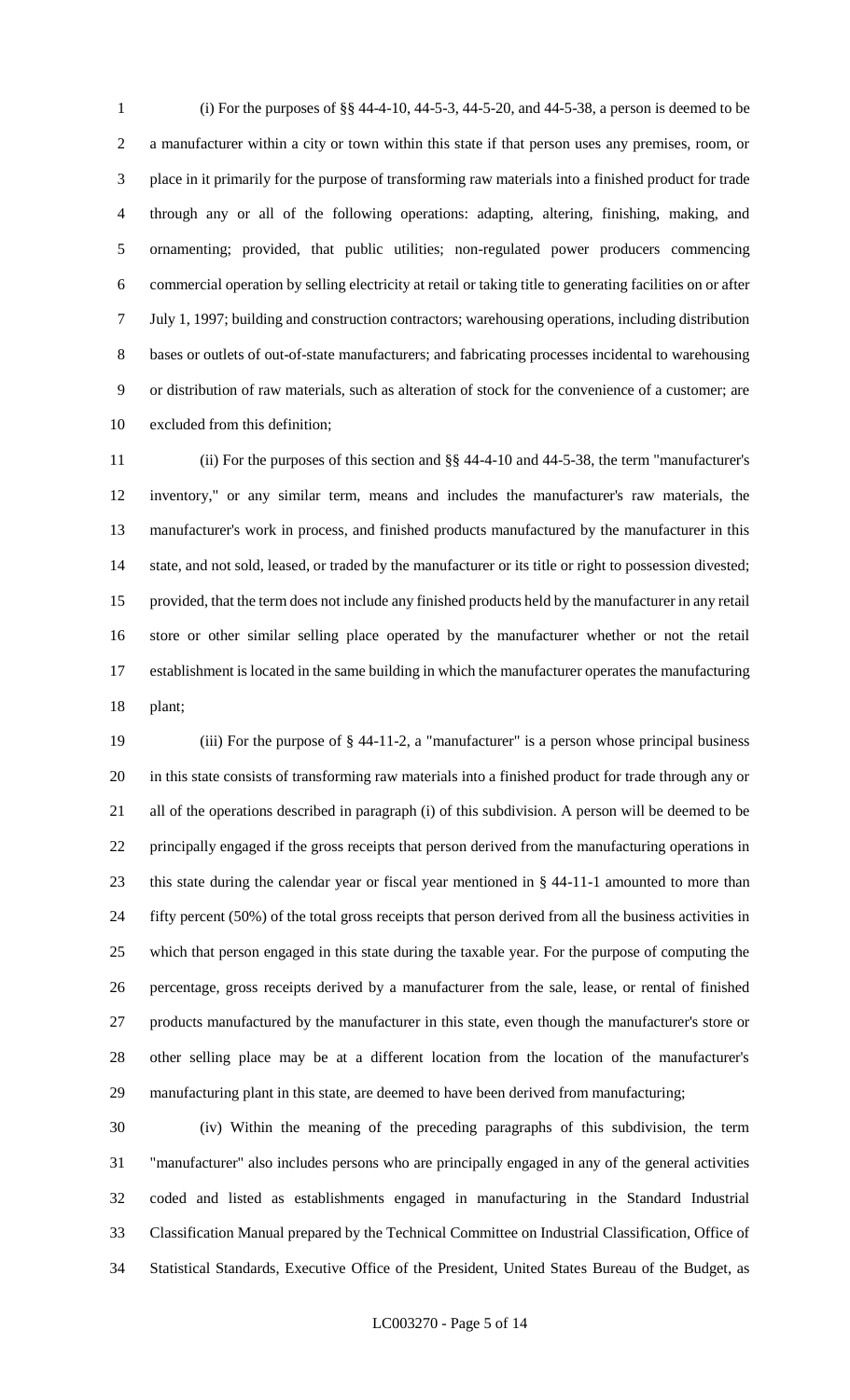revised from time to time, but eliminating as manufacturers those persons, who, because of their limited type of manufacturing activities, are classified in the manual as falling within the trade rather than an industrial classification of manufacturers. Among those thus eliminated, and accordingly also excluded as manufacturers within the meaning of this paragraph, are persons 5 primarily engaged in selling, to the general public, products produced on the premises from which they are sold, such as neighborhood bakeries, candy stores, ice cream parlors, shade shops, and custom tailors, except, that a person who manufactures bakery products for sale primarily for home delivery, or through one or more non-baking retail outlets, and whether or not retail outlets are operated by the person, is a manufacturer within the meaning of this paragraph;

 (v) The term "Person" means and includes, as appropriate, a person, partnership, or corporation; and

 (vi) The department of revenue shall provide to the local assessors any assistance that is necessary in determining the proper application of the definitions in this subdivision;

 (21) Real and tangible personal property acquired to provide a treatment facility used primarily to control the pollution or contamination of the waters or the air of the state, as defined in chapter 12 of title 46 and chapter 25 of title 23, respectively, the facility having been constructed, reconstructed, erected, installed, or acquired in furtherance of federal or state requirements or standards for the control of water or air pollution or contamination, and certified as approved in an order entered by the director of environmental management. The property is exempt as long as it is operated properly in compliance with the order of approval of the director of environmental management; provided, that any grant of the exemption by the director of environmental management in excess of ten (10) years is approved by the city or town in which the property is situated. This provision applies only to water and air pollution control properties and facilities installed for the treatment of waste waters and air contaminants resulting from industrial processing; furthermore, it applies only to water or air pollution control properties and facilities placed in operation for the first time after April 13, 1970;

 (22) Manufacturing machinery and equipment acquired or used by a manufacturer after December 31, 1974. Manufacturing machinery and equipment is defined as:

 (i) Machinery and equipment used exclusively in the actual manufacture or conversion of raw materials or goods in the process of manufacture by a manufacturer, as defined in subdivision (20), and machinery, fixtures, and equipment used exclusively by a manufacturer for research and development or for quality assurance of its manufactured products;

 (ii) Machinery and equipment that is partially used in the actual manufacture or conversion of raw materials or goods in process of manufacture by a manufacturer, as defined in subdivision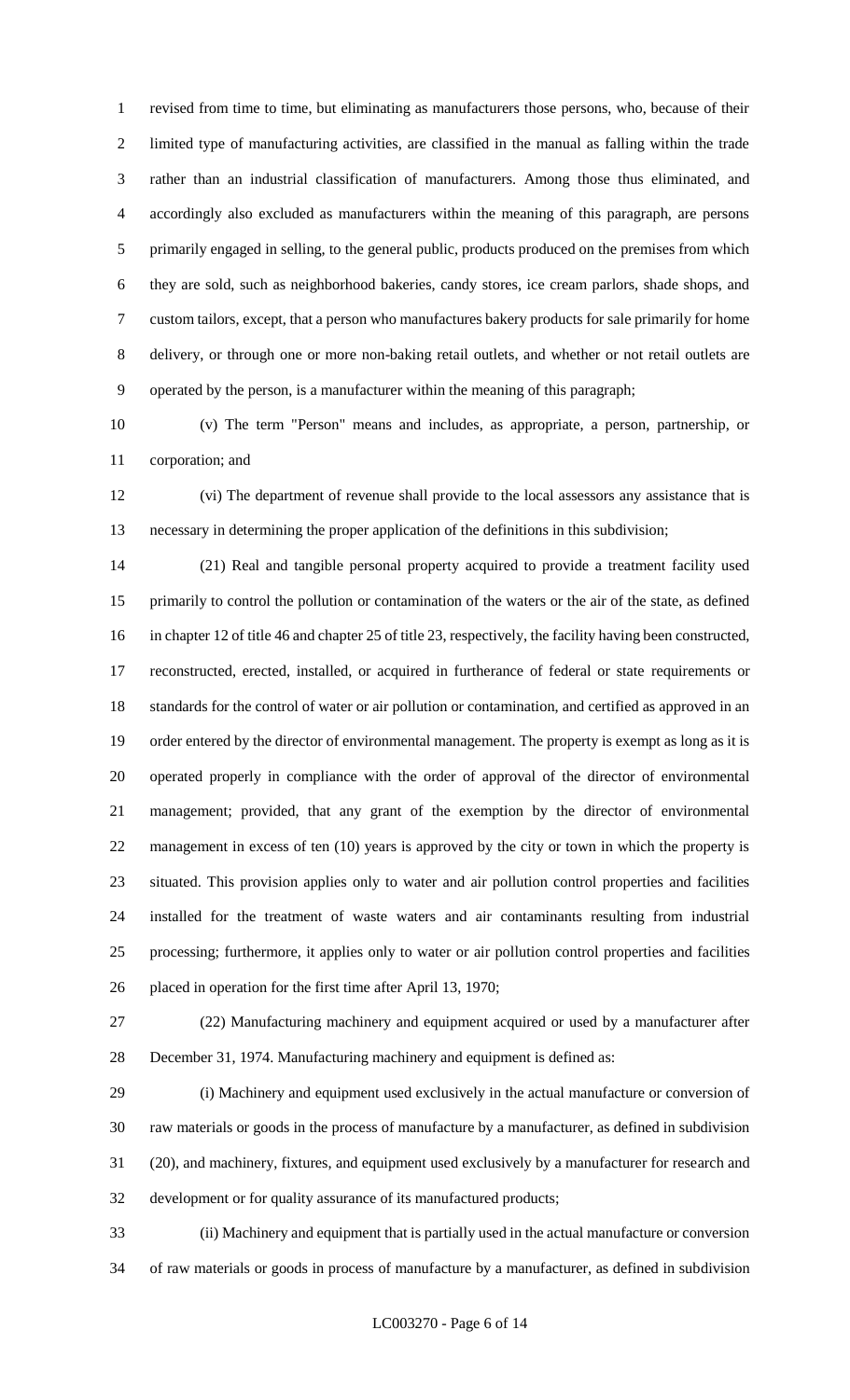(20), and machinery, fixtures, and equipment used by a manufacturer for research and development or for quality assurance of its manufactured products, to the extent to which the machinery and equipment is used for the manufacturing processes, research and development, or quality assurance. In the instances where machinery and equipment is used in both manufacturing and/or research and development and/or quality assurance activities and non-manufacturing activities, the assessment on machinery and equipment is prorated by applying the percentage of usage of the equipment for the manufacturing, research and development, and quality-assurance activity to the value of the machinery and equipment for purposes of taxation, and the portion of the value used for manufacturing, research and development, and quality assurance is exempt from taxation. The burden of demonstrating this percentage usage of machinery and equipment for manufacturing and for research and development and/or quality assurance of its manufactured products rests with the manufacturer; and

 (iii) Machinery and equipment described in §§ 44-18-30(7) and 44-18-30(22) that was purchased after July 1, 1997; provided that the city or town council of the city or town in which the machinery and equipment is located adopts an ordinance exempting the machinery and equipment from taxation. For purposes of this subsection, city councils and town councils of any municipality may, by ordinance, wholly or partially exempt from taxation the machinery and equipment discussed in this subsection for the period of time established in the ordinance and may, by ordinance, establish the procedures for taxpayers to avail themselves of the benefit of any exemption permitted under this section; provided, that the ordinance does not apply to any machinery or equipment of a business, subsidiary, or any affiliated business that locates or relocates from a city or town in this state to another city or town in the state;

 (23) Precious metal bullion, meaning any elementary metal that has been put through a process of melting or refining, and that is in a state or condition that its value depends upon its content and not its form. The term does not include fabricated precious metal that has been processed or manufactured for some one or more specific and customary industrial, professional, or artistic uses;

 (24) Hydroelectric power-generation equipment, which includes, but is not limited to, turbines, generators, switchgear, controls, monitoring equipment, circuit breakers, transformers, protective relaying, bus bars, cables, connections, trash racks, headgates, and conduits. The hydroelectric power-generation equipment must have been purchased after July 1, 1979, and acquired or used by a person or corporation who or that owns or leases a dam and utilizes the equipment to generate hydroelectric power;

(25) Subject to authorization by formal action of the council of any city or town, any real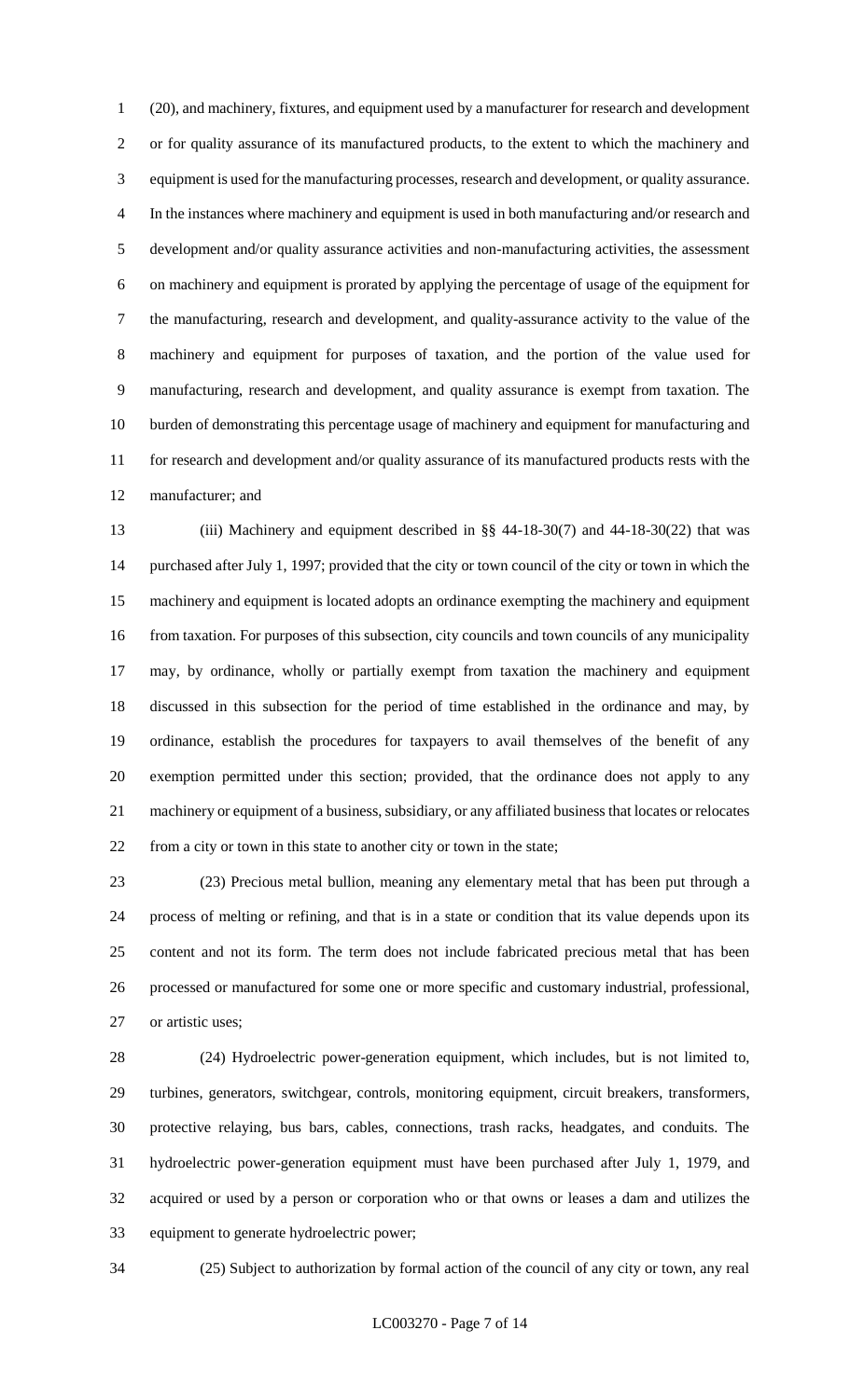or personal property owned by, held in trust for, or leased to an organization incorporated under chapter 6 of title 7, as amended, or an organization meeting the definition of "charitable trust" set out in § 18-9-4, as amended, or an organization incorporated under the not-for-profits statutes of another state or the District of Columbia, the purpose of which is the conserving of open space, as that term is defined in chapter 36 of title 45, as amended, provided the property is used exclusively for the purposes of the organization;

 (26) Tangible personal property, the primary function of which is the recycling, reuse, or recovery of materials (other than precious metals, as defined in § 44-18-30(24)(ii) and (iii)), from, or the treatment of "hazardous wastes," as defined in § 23-19.1-4, where the "hazardous wastes" are generated primarily by the same taxpayer and where the personal property is located at, in, or adjacent to a generating facility of the taxpayer. The taxpayer may, but need not, procure an order from the director of the department of environmental management certifying that the tangible personal property has this function, which order effects a conclusive presumption that the tangible personal property qualifies for the exemption under this subdivision. If any information relating to secret processes or methods of manufacture, production, or treatment is disclosed to the department of environmental management only to procure an order, and is a "trade secret" as defined in § 28- 21-10(b), it shall not be open to public inspection or publicly disclosed unless disclosure is otherwise required under chapter 21 of title 28 or chapter 24.4 of title 23;

 (27) Motorboats as defined in § 46-22-2 for which the annual fee required in § 46-22-4 has been paid;

 (28) Real and personal property of the Providence Performing Arts Center, a non-business corporation as of December 31, 1986;

 (29) Tangible personal property owned by, and used exclusively for the purposes of, any religious organization located in the city of Cranston;

 (30) Real and personal property of the Travelers Aid Society of Rhode Island, a nonprofit corporation, the Union Mall Real Estate Corporation, and any limited partnership or limited liability company that is formed in connection with, or to facilitate the acquisition of, the Providence YMCA Building;

 (31) Real and personal property of Meeting Street Center or MSC Realty, Inc., both not- for-profit Rhode Island corporations, and any other corporation, limited partnership, or limited liability company that is formed in connection with, or to facilitate the acquisition of, the properties designated as the Meeting Street National Center of Excellence on Eddy Street in Providence, Rhode Island;

(32) The buildings, personal property, and land upon which the buildings stand, located on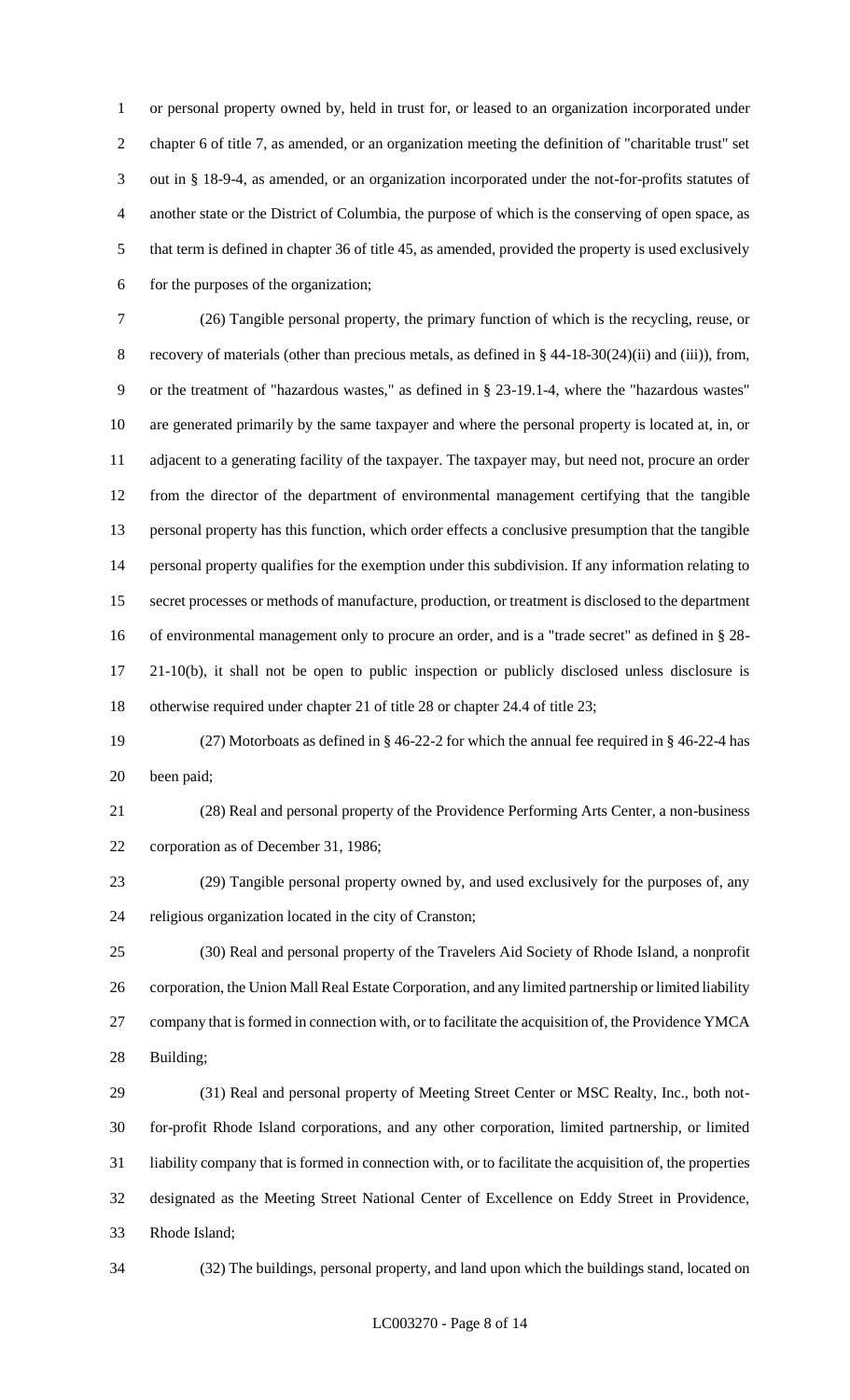Pomham Island, East Providence, currently identified as Assessor's Map 211, Block 01, Parcel 2 001.00, that consists of approximately twenty-one thousand three hundred (21,300) square feet and is located approximately eight hundred sixty feet (860'), more or less, from the shore, and limited exclusively to these said buildings, personal estate and land, provided that said property is owned by a qualified 501(c)(3) organization, such as the American Lighthouse Foundation, and is used exclusively for a lighthouse; (33) The Stadium Theatre Performing Arts Centre building located in Monument Square, Woonsocket, Rhode Island, so long as said Stadium Theatre Performing Arts Center is owned by the Stadium Theatre Foundation, a Rhode Island nonprofit corporation; (34) Real and tangible personal property of St. Mary Academy -- Bay View, located in East Providence, Rhode Island; (35) Real and personal property of East Bay Community Action Program and its predecessor, Self Help, Inc; provided, that the organization is qualified as a tax-exempt corporation under § 501(c)(3) of the United States Internal Revenue Code; (36) Real and personal property located within the city of East Providence of the Columbus Club of East Providence, a Rhode Island charitable nonprofit corporation; (37) Real and personal property located within the city of East Providence of the Columbus Club of Barrington, a Rhode Island charitable nonprofit corporation; (38) Real and personal property located within the city of East Providence of Lodge 2337 BPO Elks, a Rhode Island nonprofit corporation; (39) Real and personal property located within the city of East Providence of the St. Andrews Lodge No. 39, a Rhode Island charitable nonprofit corporation; (40) Real and personal property located within the city of East Providence of the Trustees of Methodist Health and Welfare service a/k/a United Methodist Elder Care, a Rhode Island nonprofit corporation; (41) Real and personal property located on the first floor of 90 Leonard Avenue within the

city of East Providence of the Zion Gospel Temple, Inc., a religious nonprofit corporation;

 (42) Real and personal property located within the city of East Providence of the Cape Verdean Museum Exhibit, a Rhode Island nonprofit corporation;

30 (43) The real and personal property owned by a qualified  $501(c)(3)$  organization that is affiliated and in good standing with a national, congressionally chartered organization and thereby adheres to that organization's standards and provides activities designed for recreational, educational, and character building purposes for children from ages six (6) years to seventeen (17) years;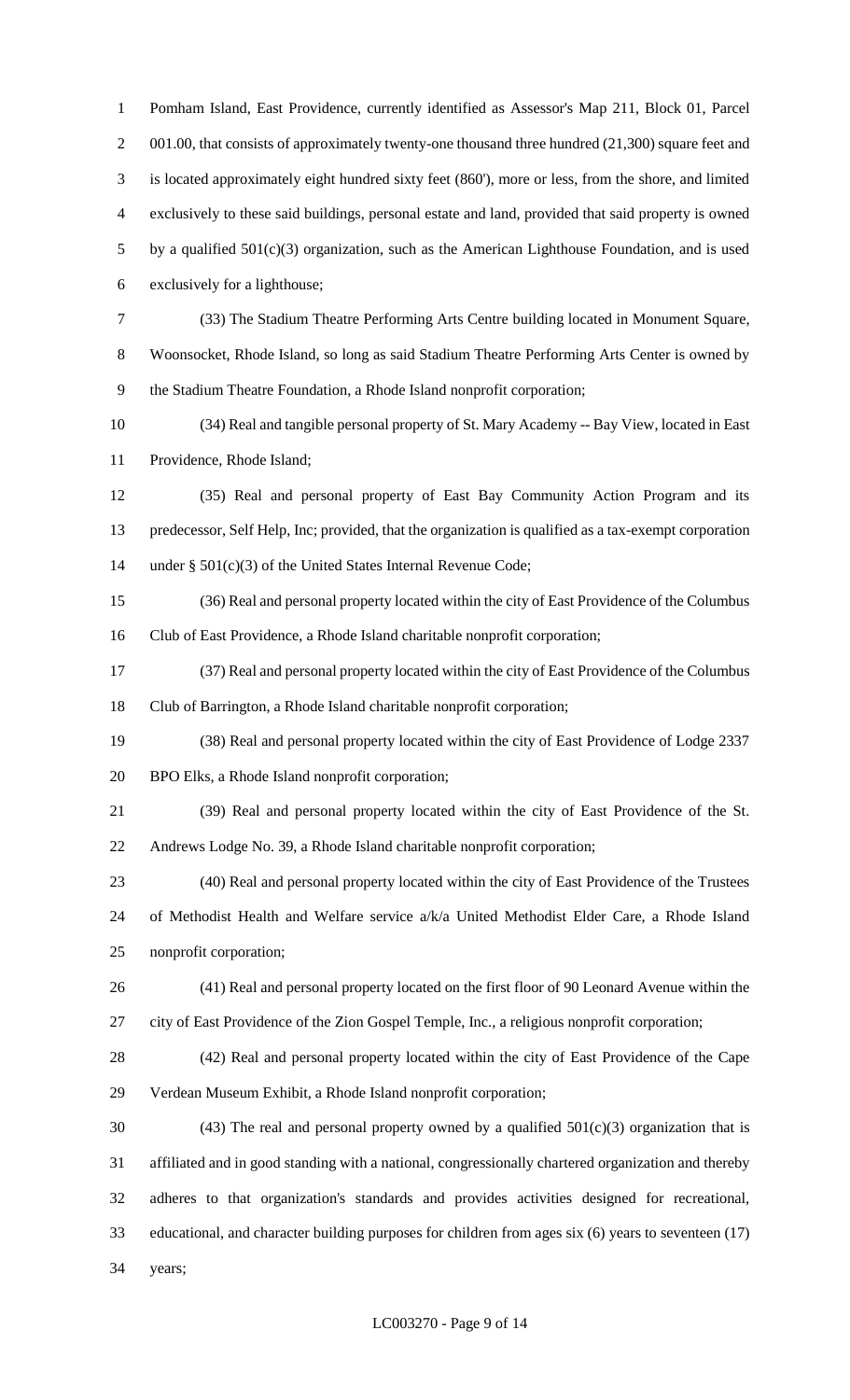(44) Real and personal property of the Rhode Island Philharmonic Orchestra and Music 2 School; provided, that the organization is qualified as a tax-exempt corporation under  $\S 501(c)(3)$ of the United States Internal Revenue Code;

 (45) The real and personal property located within the town of West Warwick at 211 Cowesett Avenue, Plat 29-Lot 25, which consists of approximately twenty-eight thousand seven hundred fifty (28,750) square feet and is owned by the Station Fire Memorial Foundation of East Greenwich, a Rhode Island nonprofit corporation;

(46) Real and personal property of the Comprehensive Community Action Program, a

qualified tax-exempt corporation under § 501(c)(3) of the United States Internal Revenue Code;

 (47) Real and personal property located at 52 Plain Street, within the city of Pawtucket of the Pawtucket Youth Soccer Association, a Rhode Island nonprofit corporation;

 (48) Renewable energy resources, as defined in § 39-26-5, used in residential systems and associated equipment used therewith in service after December 31, 2015;

 (49) Renewable energy resources, as defined in § 39-26-5, if employed by a manufacturer, as defined in subsection (a) of this section, shall be exempt from taxation in accordance with subsection (a) of this section;

 (50) Real and personal property located at 415 Tower Hill Road within the town of North Kingstown, of South County Community Action, Inc., a qualified tax-exempt corporation under § 501(c)(3) of the United States Internal Revenue Code;

 (51) As an effort to promote business growth, tangible business or personal property, in whole or in part, within the town of Charlestown's community limits, subject to authorization by formal action of the town council of the town of Charlestown;

 (52) All real and personal property located at 1300 Frenchtown Road, within the town of East Greenwich, identified as assessor's map 027, plat 019, lot 071, and known as the New England 25 Wireless and Steam Museum, Inc., a qualified tax-exempt corporation under  $\S$  501(c)(3) of the United States Internal Revenue Code;

 (53) Real and tangible personal property of Mount Saint Charles Academy located within the city of Woonsocket, specifically identified as the following assessor's plats and lots: Logee Street, plat 23, lot 62, Logee Street, plat 24, lots 304 and 305; Welles Street, plat 23, lot 310; Monroe Street, plat 23, lot 312; and Roberge Avenue, plat 24, lot 47;

 (54) Real and tangible personal property of Steere House, a Rhode Island nonprofit corporation, located in Providence, Rhode Island;

 (55) Real and personal property located within the town of West Warwick of Tides Family Services, Inc., a Rhode Island nonprofit corporation;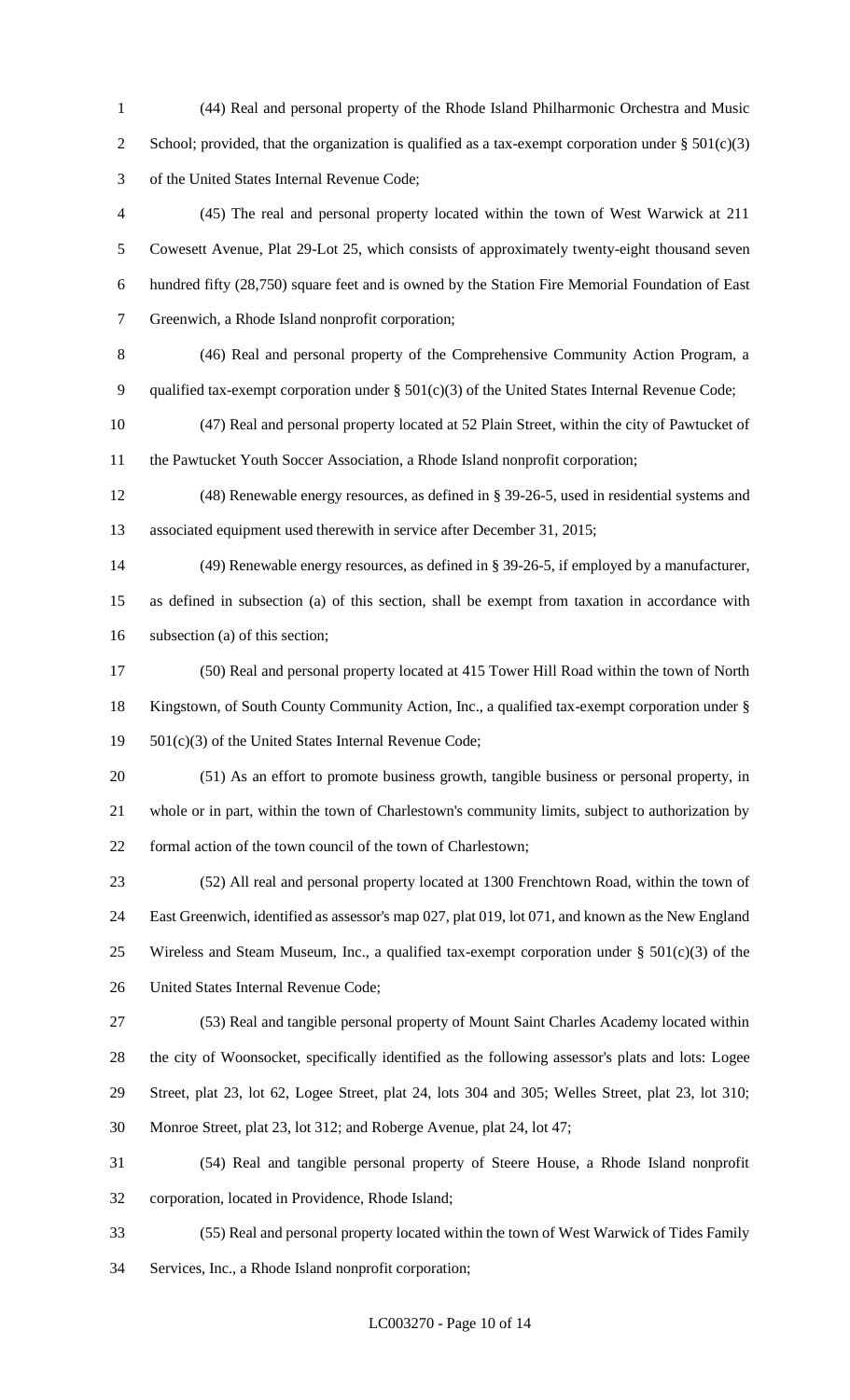(56) Real and personal property of Tides Family Services, Inc., a Rhode Island nonprofit corporation, located in the city of Pawtucket at 242 Dexter Street, plat 44, lot 444; (57) Real and personal property located within the town of Middletown of Lucy's Hearth, a Rhode Island nonprofit corporation; (58) Real and tangible personal property of Habitat for Humanity of Rhode Island--Greater Providence, Inc., a Rhode Island nonprofit corporation, located in Providence, Rhode Island; (59) Real and personal property of the Artic Playhouse, a Rhode Island nonprofit corporation, located in the town of West Warwick at 1249 Main Street; (60) Real and personal property located at 321 Main Street, within the town of South Kingstown, of the Contemporary Theatre Company, a qualified, tax-exempt corporation under § 501(c)(3) of the United States Internal Revenue Code; (61) Real and personal property of The Samaritans, Inc., a Rhode Island nonprofit § 501(c)(3) corporation located at 67 Park Place, Pawtucket, Rhode Island, to the extent the city council of Pawtucket may from time to time determine; (62) Real and personal property of North Kingstown, Exeter Animal Protection League, Inc., dba "Pet Refuge," 500 Stony Lane, a Rhode Island nonprofit corporation, located in North Kingstown, Rhode Island; (63) Real and personal property located within the city of East Providence of Foster Forward (formerly the Rhode Island Foster Parents Association), a Rhode Island charitable nonprofit corporation; (64) Real and personal property located at 54 Kelly Avenue within the town of East Providence, of the Associated Radio Amateurs of Southern New England, a Rhode Island nonprofit corporation; (65) Real and tangible personal property of Providence Country Day School, a Rhode Island nonprofit corporation, located in East Providence, Rhode Island and further identified as plat 406, block 6, lot 6, and plat 506, block 1, lot 8; (66) As an effort to promote business growth, tangible business or personal property, in whole or in part, within the town of Bristol's community limits, subject to authorization by formal action of the town council of the town of Bristol; (67) Real and tangible personal property of the Heritage Harbor Foundation, a Rhode Island nonprofit corporation, located at 1445 Wampanoag Trail, Suites 103 and 201, within the city of East Providence; (68) Real property of Ocean State Community Wellness, Inc., a qualified tax-exempt

corporation under § 501(c)(3) of the United States Internal Revenue Code, located in North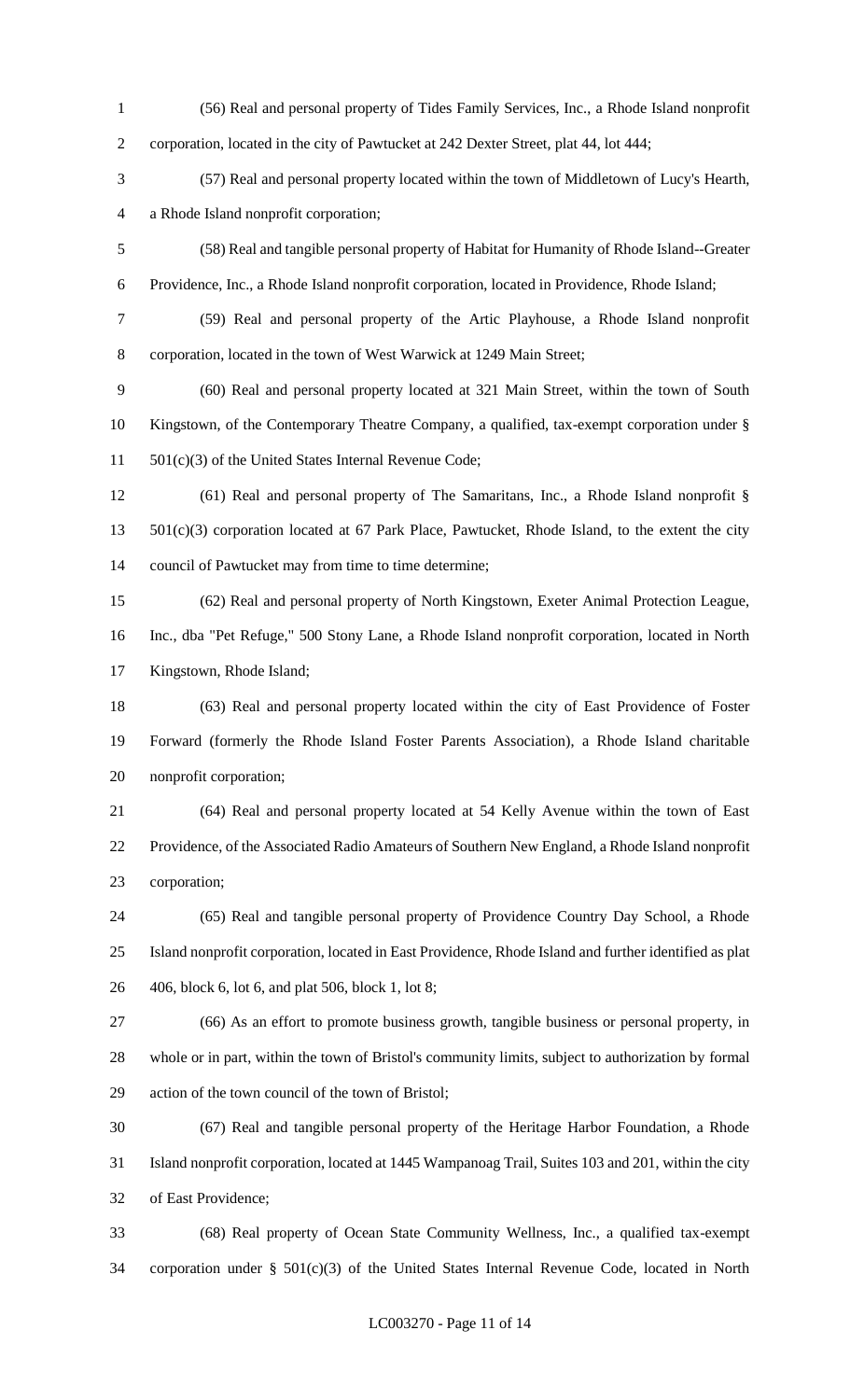Kingstown, Rhode Island, with a physical address of 7450 Post Road, and further identified as plat

108, lot 83;

 (69) Real and tangible personal property of St. John Baptist De La Salle Institute, d/b/a La Salle Academy, a Rhode Island domestic nonprofit corporation, located in Providence, Rhode Island denominated at the time this subsection was adopted as Plat 83 Lot 276 by the tax assessor for the city of Providence comprising approximately 26.08 acres of land along with all buildings and improvements that have been or may be made;

 (70) Real and tangible personal property of The Providence Community Health Centers, Inc., a Rhode Island domestic nonprofit corporation, located in Providence, Rhode Island; and

 (71) In the city of Central Falls and the city of Pawtucket, real property and tangible personal property located on or in the premise acquired or leased by a railroad entity and for the purpose of providing boarding and disembarking of railroad passengers and the supporting passenger railroad operations and services. For the purpose of this section, a railroad entity shall be any incorporated entity that has been duly authorized by the Rhode Island public utilities commission to provide passenger railroad services.

 (b) Except as provided below, when a city or town taxes a for-profit hospital facility, the value of its real property shall be the value determined by the most recent full revaluation or statistical property update performed by the city or town; provided, however, in the year a nonprofit hospital facility converts to or otherwise becomes a for-profit hospital facility, or a for-profit hospital facility is initially established, the value of the real property and personal property of the for-profit hospital facility shall be determined by a valuation performed by the assessor for the purpose of determining an initial assessed value of real and personal property, not previously taxed by the city or town, as of the most recent date of assessment pursuant to § 44-5-1, subject to a right of appeal by the for-profit hospital facility which shall be made to the city or town tax assessor with a direct appeal from an adverse decision to the Rhode Island superior court business calendar.

 A "for-profit hospital facility" includes all real and personal property affiliated with any hospital as identified in an application filed pursuant to chapter 17 or 17.14 of title 23. Notwithstanding the above, a city or town may enter into a stabilization agreement with a for-profit hospital facility under § 44-3-9 or other laws specific to the particular city or town relating to stabilization agreements. In a year in which a nonprofit hospital facility converts to, or otherwise becomes, a for-profit hospital facility, or a for-profit hospital facility is otherwise established, in that year only the amount levied by the city or town and/or the amount payable under the stabilization agreement for that year related to the for-profit hospital facility shall not be counted towards determining the maximum tax levy permitted under § 44-5-2.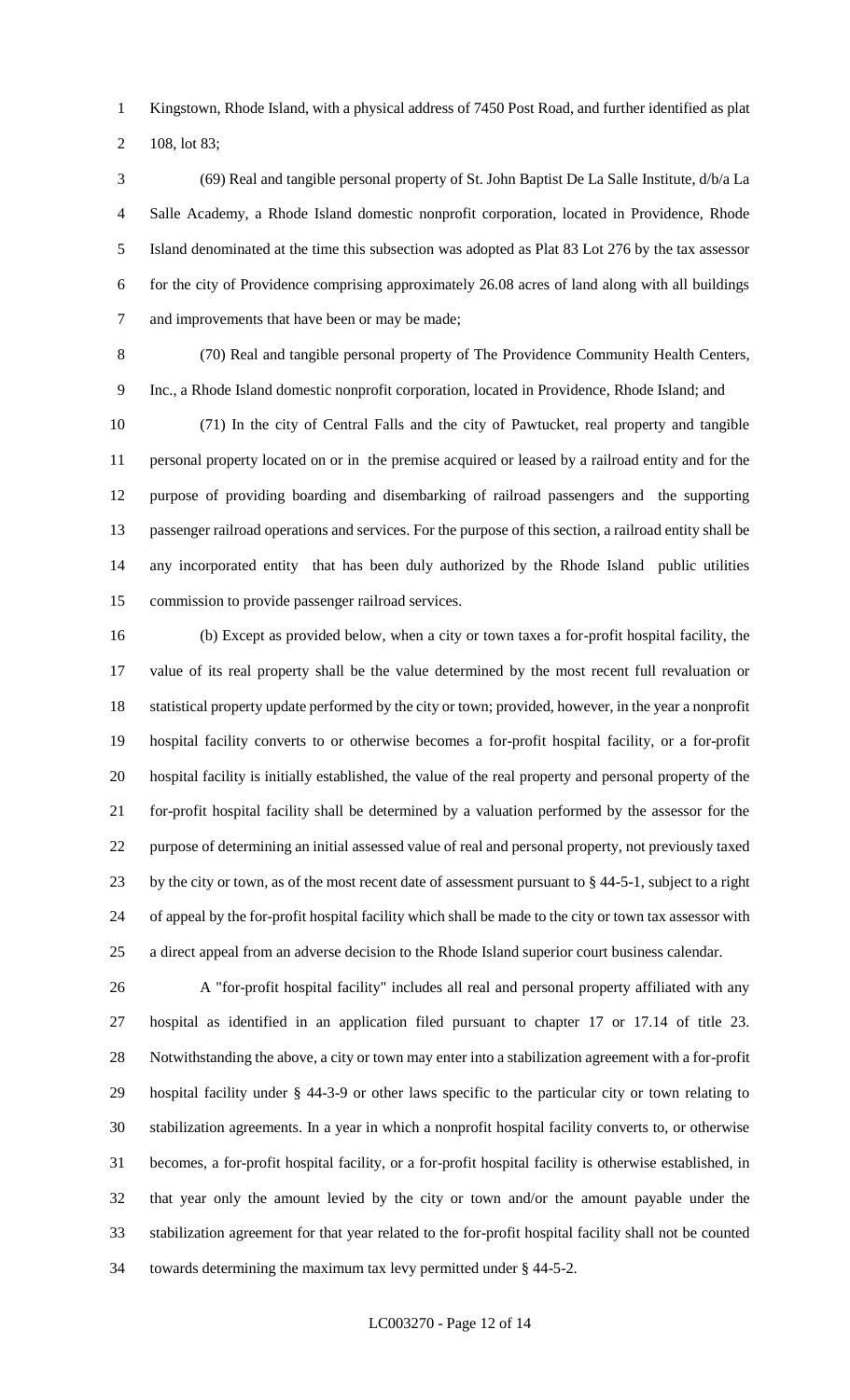**44-3-17. Tax exempt property -- Listing and valuation.** (a) The tax assessor of every city and town shall annually list the estimated value of the property, which is exempt from taxation because of the nonprofit status of the owner of the land. (b) The annual list, created pursuant to the provisions of subsection (a) of this section, shall include an explanation of each exemption including a citation to any relevant general laws applicable to the exemption. (c) Any resident of the state or legal entity located in the state may challenge the tax exemption by filing a petition in superior court. The litigation costs, including, but not limited to, attorney fees, for any successful challenge of a tax exemption shall be paid out of the proceeds of 10 taxes collected following the successful challenge. 11 (d) The department of revenue is authorized to audit the owner of any land listed as exempt pursuant to the provisions of subsection (a) of this section for the purpose of determining proper 13 tax exemption status. The department shall institute collection proceedings in circumstances 14 determined by the department as appropriate to challenge any claimed tax exemption. The department shall be reimbursed its collection costs for each successful challenge and collection and 16 shall be paid out of the taxes collected from the owner of the property. All activity of the department in conducting audits, challenges and collections pursuant to the provisions of this subsection shall 18 be exempt from the department's full-time employee (FTE) cap. SECTION 3. This act shall take effect upon passage.

======== LC003270 ========